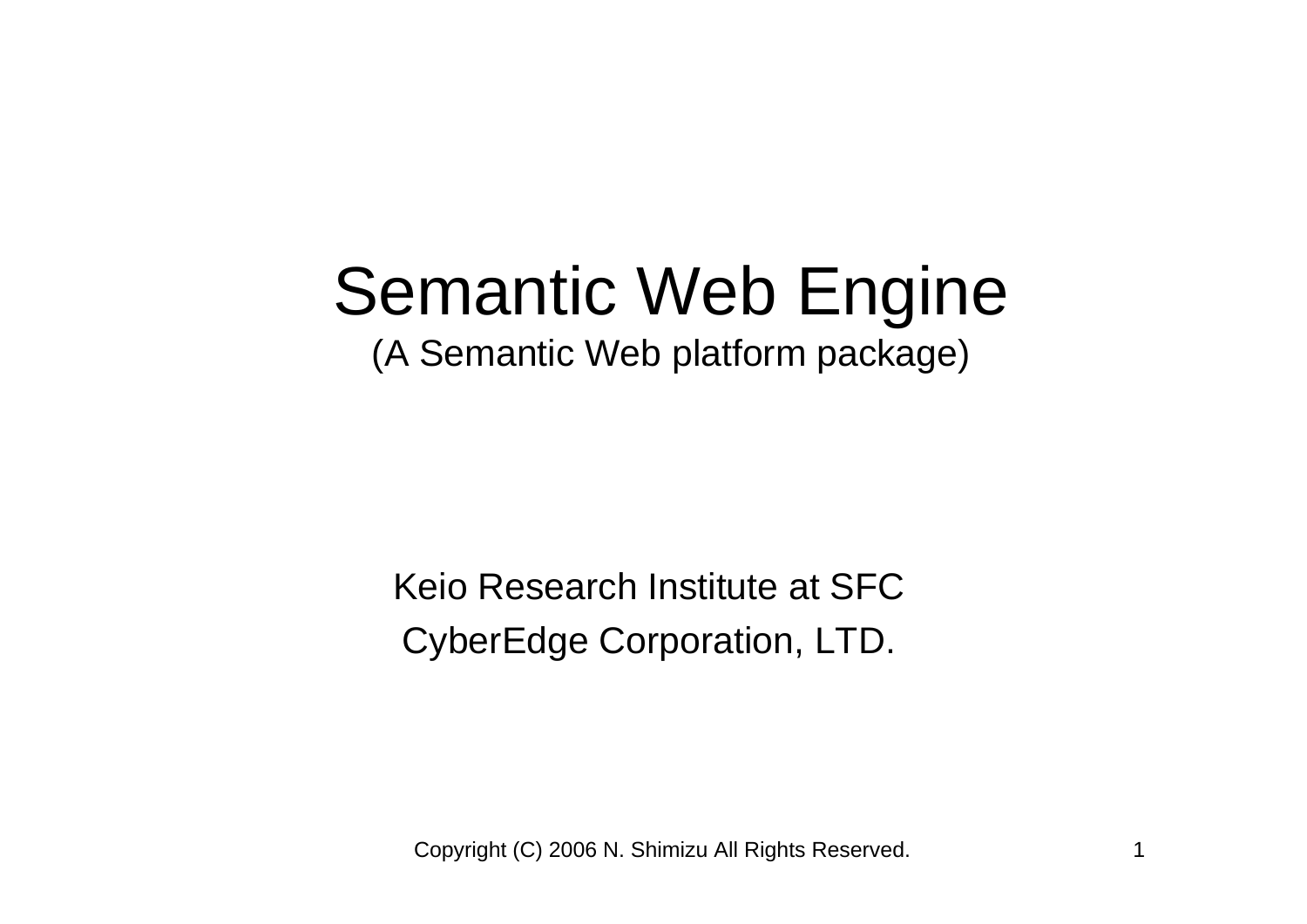## Components of the Semantic Web Engine

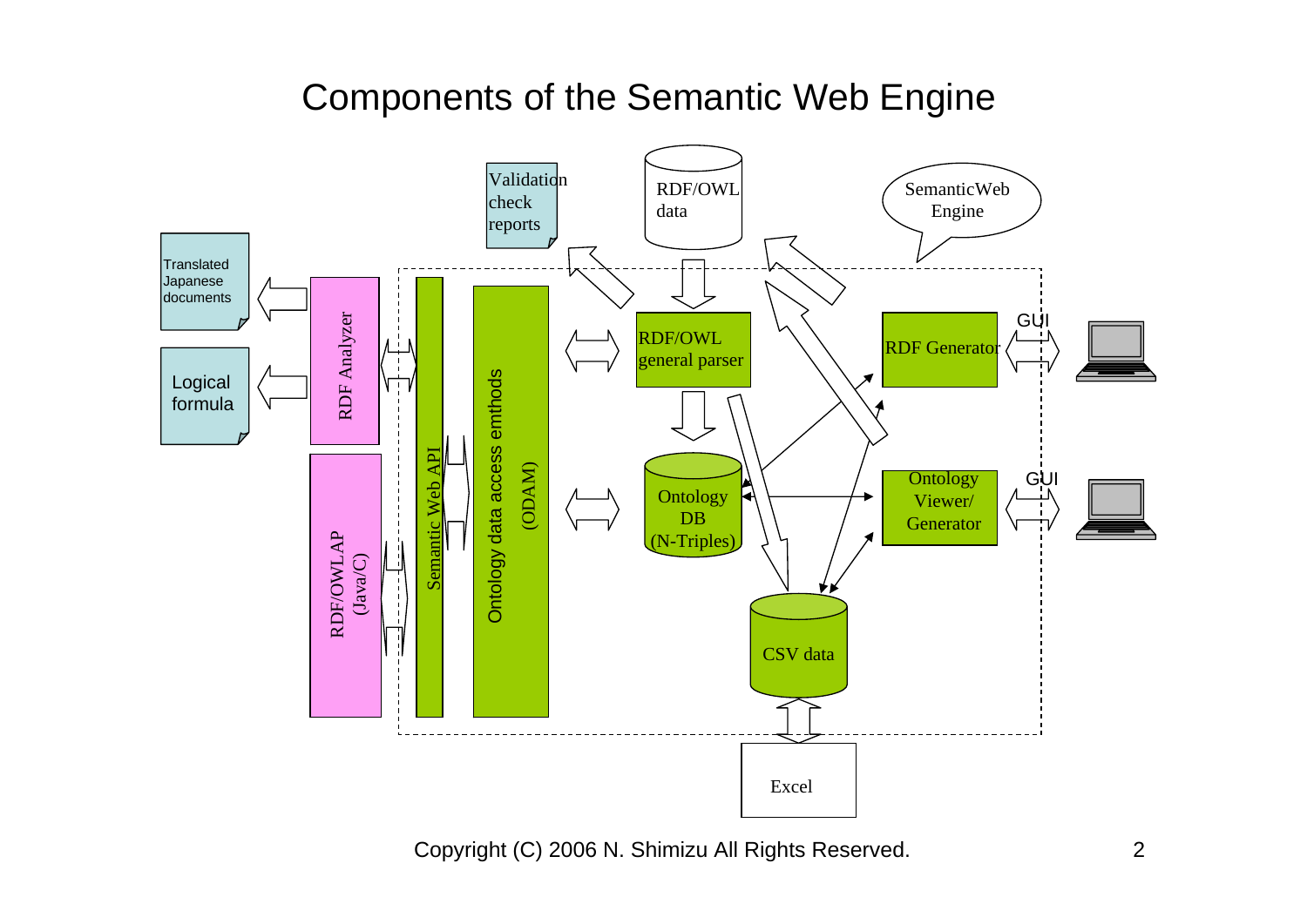# A snapshot of RDF/OWL parser

| <b>No RDF</b> Analyzer                       |                            |                |                                                                                                                                                                                                                                                                                                                      |  |
|----------------------------------------------|----------------------------|----------------|----------------------------------------------------------------------------------------------------------------------------------------------------------------------------------------------------------------------------------------------------------------------------------------------------------------------|--|
| 終了指示:環境設定。<br>- 実行指示 - ソフトウェア情報 - ヘルプ        |                            |                |                                                                                                                                                                                                                                                                                                                      |  |
| <b>Tree View of Target Folder</b>            | <b>Analyzed Results</b>    |                |                                                                                                                                                                                                                                                                                                                      |  |
| <b>E</b> Des de mo                           | Time                       | Line           | Source Text                                                                                                                                                                                                                                                                                                          |  |
| <b>E-De®</b> ontologyviewer                  | <mark>ซึ่ง</mark> 9h38m 6s | $\mathbf{1}$   | xml version="1.0"?                                                                                                                                                                                                                                                                                                   |  |
| <b>E-De®</b> RDFGenerator                    | <mark>‰</mark> 9h38m 6s    | $\overline{2}$ | rdf:RDF [</th                                                                                                                                                                                                                                                                                                        |  |
| □ De SemanticDataGenerator                   | <mark>‱</mark> 9h38m 6s    | 3              | ENTITY xsd "http://www.w3.org/2001/XMLSchema#"</th                                                                                                                                                                                                                                                                   |  |
| i <mark>⊟e®</mark> ClassSPOData.txt          | <mark>%</mark> 9h38m 6s    | 4              | <rdf:rdf 01="" 2000="" http:="" rdf-schema#"<="" th="" www.w3.org="" xmlns:rdf="http://www.w3.org/1999/02/22-rdf-syntax&lt;/th&gt;&lt;/tr&gt;&lt;tr&gt;&lt;th&gt;DublinCore.Property.csv.txt&lt;/th&gt;&lt;th&gt;&lt;sup&gt;%&lt;/sup&gt; 9h38m 6s&lt;/th&gt;&lt;th&gt;5&lt;/th&gt;&lt;th&gt;xmlns:rdfs="></rdf:rdf> |  |
| - <mark>De icon.ico</mark>                   | <mark>ೋ</mark> 9h38m 6s    | 6              | xmlns:owl="http://www.w3.org/2002/07/owl#"                                                                                                                                                                                                                                                                           |  |
| De Label.Class.csv.txt                       | <mark>‰</mark> 9h38m 6s    | 7              | xmlns:xsd="http://www.w3.org/2001/XMLSchema#"                                                                                                                                                                                                                                                                        |  |
| De Label Property.csv.txt                    | <mark>‰</mark> 9h38m 6s    | 8              | xmins:labei="http://example.org/labei#">                                                                                                                                                                                                                                                                             |  |
| MyResources_en_US.properties                 | <mark>‰</mark> 9h38m 6s    | 9              |                                                                                                                                                                                                                                                                                                                      |  |
| MyResources_ja_JP.properties                 | <mark>ೋ</mark> 9h38m 6s    | 10             | 〈rdfs:Class_rdf:about="デスクトップ"〉                                                                                                                                                                                                                                                                                      |  |
| MTdata.0.nt.txt                              | <mark>‰</mark> 9h38m 6s    | 11             | <rdfs:subclassof></rdfs:subclassof>                                                                                                                                                                                                                                                                                  |  |
| PropertySPOData.txt                          | <mark>ೋ</mark> 9h38m6s     | 12             | <rdfs:class_rdf:about="dell"></rdfs:class_rdf:about="dell">                                                                                                                                                                                                                                                          |  |
|                                              | <mark>ೋ</mark> 9h38m 6s    | 13             |                                                                                                                                                                                                                                                                                                                      |  |
| - <mark>De®</mark> RatingData.txt            | <mark>药</mark> 9h38m 6s    | 14             |                                                                                                                                                                                                                                                                                                                      |  |
| <b>Do RatingItem.csv.txt</b>                 | <mark>‰</mark> 9h38m 6s    | 15             | <rdfs:class rdf:about="OptiPlexTM デスクトップ"></rdfs:class>                                                                                                                                                                                                                                                              |  |
| RolassDefdata.csv.txt                        | <mark>‰</mark> 9h38m 6s    | 16             | <rdfs:subclassof></rdfs:subclassof>                                                                                                                                                                                                                                                                                  |  |
| Mo® RDFdata.0.rdf.txt                        | <mark>%</mark> 9h38m 6s    | 17             | <rdfs:class rdf:about="デスクトップ"></rdfs:class>                                                                                                                                                                                                                                                                         |  |
| De RDFparserjni.dll                          | <mark>ೋ</mark> 9h38m 6s    | 18             |                                                                                                                                                                                                                                                                                                                      |  |
| O'o RSS.Class.csv.txt                        | <mark>‰</mark> 9h38m 6s    | 19             |                                                                                                                                                                                                                                                                                                                      |  |
| <b>Des</b> RSS.Property.csv.txt              | <mark>ೋ</mark> 9h38m6s     | 20             | 〈rdfs:Class_rdf:about=" OptiPlex GX280ビジネススタンダード">                                                                                                                                                                                                                                                                   |  |
| ·□●● RstdDefdata.csv.txt                     | <mark>‰</mark> 9h38m 6s    | 21             | <rdfs:subclassof></rdfs:subclassof>                                                                                                                                                                                                                                                                                  |  |
| · De <sup>s</sup> SemanticDataGenerator.jar  | <mark>ೋ</mark> 9h38m 6s    | 22             | <rdfs:class_rdf:about="optiplextm デスクトップ"=""></rdfs:class_rdf:about="optiplextm>                                                                                                                                                                                                                                     |  |
| De swt−win32-2135.dll                        | <sup>s</sup> s 9h38m 6s    | 23             |                                                                                                                                                                                                                                                                                                                      |  |
| . <mark>⊒e"e </mark> swt.jar                 | <mark>‰</mark> 9h38m 6s    | 24             |                                                                                                                                                                                                                                                                                                                      |  |
| De Type Defdata.csv.txt                      | <sup>s</sup> s 9h38m 6s    | 25             | <rdfs:class_rdf:about="インテル_pentium (3.80g)<="" 4="" 570="" th="" プロセッサ=""></rdfs:class_rdf:about="インテル_pentium>                                                                                                                                                                                                     |  |
| <mark>■●●</mark> SemanticWeb Engineの説明資料.ppt | <mark>‰</mark> 9h38m 6s    | 26             | <rdfs:subclassof></rdfs:subclassof>                                                                                                                                                                                                                                                                                  |  |
| ■●● セマンティックWebの概要.ppt                        | <mark>‰</mark> 9h38m 6s    | 27             | Krdfs:Classindf:about=" OptiPlex GX280ビジネススタンダード"」                                                                                                                                                                                                                                                                   |  |
| □ <mark>◎ セマンティックWebを用いた検索機能ppt</mark>       | <mark>‰</mark> 9h38m 6s    | 28             |                                                                                                                                                                                                                                                                                                                      |  |
| ·□◎● セマンティックWeb技術活用スペシャリスト養成講』               | <mark>ೋ</mark> 9h38m 6s    | 29             | √/rdfs:Class>                                                                                                                                                                                                                                                                                                        |  |
| -□◎ セマンティックウェブを活用したアプリケーション.ppt              | <mark>ೋ</mark> 9h38m6s     | 30             | <rdfs:class_rdf:about="インテル_pentium (3.60g)<="" 4="" 560="" th="" プロセッサ=""></rdfs:class_rdf:about="インテル_pentium>                                                                                                                                                                                                     |  |
|                                              | <mark>*</mark> s 9h38m 6s  | 31             | <rdfs:subclassof></rdfs:subclassof>                                                                                                                                                                                                                                                                                  |  |
| ·□◎ 電気工事業の申請書類のセマンティック記述.ppt                 | <mark>ೋ</mark> 9h38m 6s    | 32             | <rdfs:class_rdf:about="optiplex_gx280ビジネススタンダード"」< th=""></rdfs:class_rdf:about="optiplex_gx280ビジネススタンダード"」<>                                                                                                                                                                                                        |  |
| ■●● Javaプログラムの構造.ppt                         | <mark>*</mark> 9h38m 6s    | 33             |                                                                                                                                                                                                                                                                                                                      |  |
| □◎ Java開発におけるあれこれ.doc                        | <mark>药</mark> 9h38m 6s    | 34             |                                                                                                                                                                                                                                                                                                                      |  |
| ≻                                            | 0.00000                    | $\sim$         | $\lambda$ -Reducillation (or $\lambda$ $\sim$<br>$2.10 - 0.1$<br>$10^{11} - 1$<br>ユニザ アベルコ せいけいしゃく                                                                                                                                                                                                                   |  |
|                                              |                            |                |                                                                                                                                                                                                                                                                                                                      |  |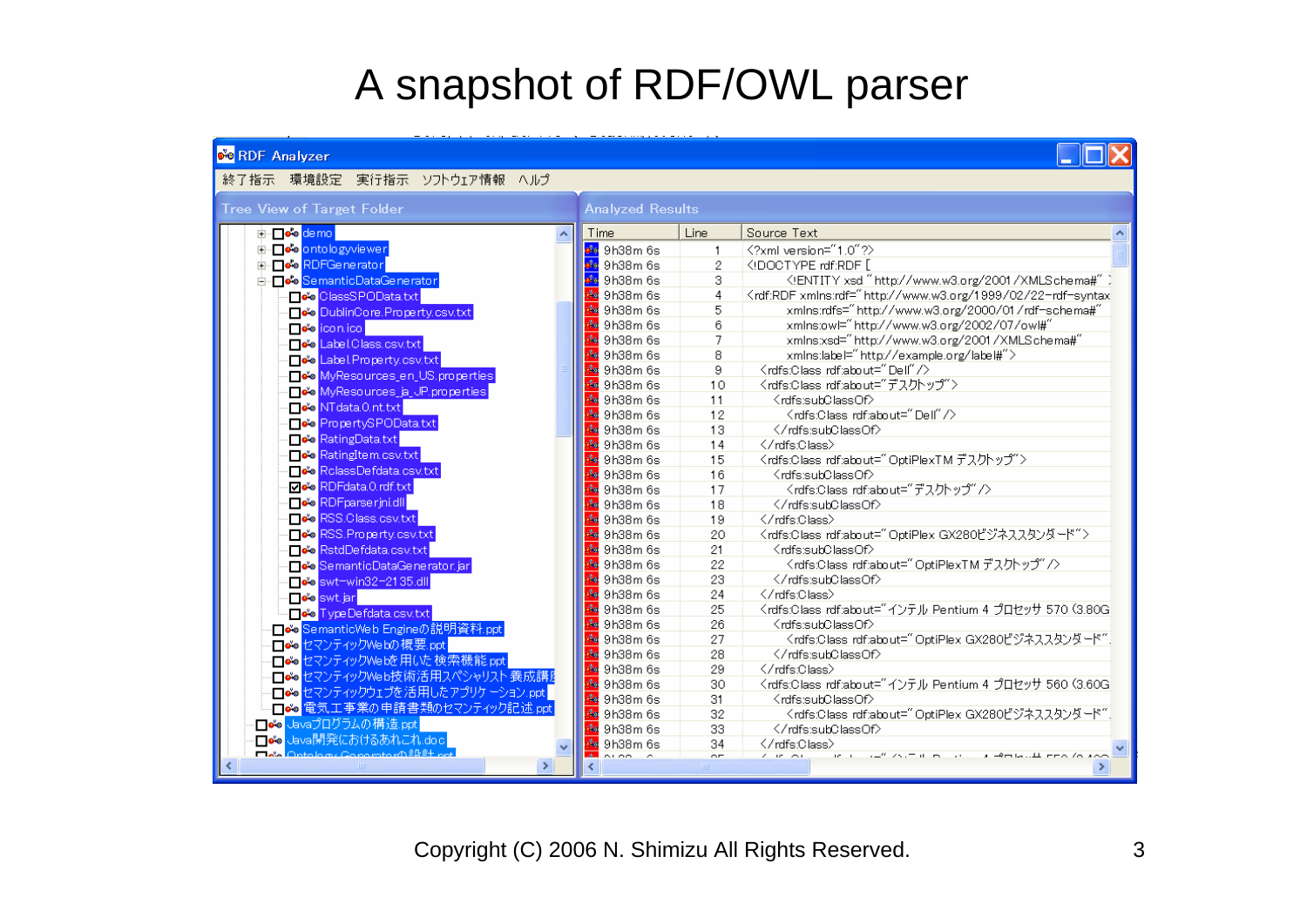# A snapshot of Ontology Viewer (in case of Galen Ontology)

| <b>Pe</b> Ontology Generator                                     |                                                 |                                                     |        |                                                                      |                                                            |                       |  |  |
|------------------------------------------------------------------|-------------------------------------------------|-----------------------------------------------------|--------|----------------------------------------------------------------------|------------------------------------------------------------|-----------------------|--|--|
| ファイル(F) 編集(E) 実行(R)                                              |                                                 |                                                     |        |                                                                      |                                                            |                       |  |  |
| Ontologyテンプレート 実行環境                                              |                                                 |                                                     |        |                                                                      |                                                            |                       |  |  |
| クラス定義 プロパティ定義 タイプ定義 ネームスペース定義                                    |                                                 |                                                     |        | Ontologyの選択                                                          |                                                            |                       |  |  |
| galen:高血圧性病気 = (galen:臨床的状況∩([galen:所見]曰(galen:有り∩([galen:isex ^ |                                                 |                                                     |        | Galen<br>$\blacktriangledown$                                        |                                                            |                       |  |  |
| galen:心臓筋肉収縮工程=(galen:収縮工程∩([galen:is機能Of]ヨgalen:心臓筋肉))          |                                                 |                                                     |        | セマンティックネットワーク定義                                                      |                                                            |                       |  |  |
| ≒ galen:topカテゴリー<br>白 galen:ドメインカテゴリー                            |                                                 |                                                     |        | 記述対象リソース                                                             | プロパティ                                                      | プロパティ値                |  |  |
| 白 galen:工程                                                       |                                                 |                                                     |        | 手掌(Palm)                                                             | 表層的な部分を有する(hasSurfaceDi                                    | 母指球隆起(Thenarl         |  |  |
| 白 galen:働き具合                                                     |                                                 |                                                     |        | #(Hand)                                                              | 表層的な部分を有する(hasSurfaceDi 手掌(Palm)                           |                       |  |  |
| 白 galen:[医] 意志act                                                |                                                 |                                                     |        | 冒(Stomach)                                                           | 層を有する(hasLayer)                                            | 粘膜(Mucosa)            |  |  |
| galen:manufacturing工程                                            |                                                 |                                                     |        | 骨(Bone)                                                              | 層を有する(hasLaver)                                            | 皮質(Cortex)            |  |  |
| galen:生理学的[医] 意志act                                              |                                                 |                                                     |        |                                                                      |                                                            |                       |  |  |
| 白 galen:臨床的act                                                   |                                                 |                                                     |        |                                                                      |                                                            |                       |  |  |
| galen:検査act                                                      |                                                 |                                                     |        |                                                                      |                                                            |                       |  |  |
| 中 galen:調査act                                                    |                                                 |                                                     |        |                                                                      |                                                            |                       |  |  |
| galen:臨床的調査                                                      |                                                 |                                                     |        |                                                                      |                                                            |                       |  |  |
| 白 galen:実験室調査                                                    |                                                 |                                                     |        |                                                                      |                                                            |                       |  |  |
|                                                                  | galen:実験室定量                                     |                                                     |        |                                                                      |                                                            |                       |  |  |
|                                                                  | 白 galen:実験室deed                                 |                                                     |        |                                                                      |                                                            |                       |  |  |
|                                                                  | └ galen:培養                                      |                                                     |        |                                                                      |                                                            |                       |  |  |
| 白 galen:一般物質<br>白-galen:エネルギー                                    |                                                 |                                                     |        |                                                                      |                                                            |                       |  |  |
| galen:1 軽い 2 光線                                                  |                                                 |                                                     |        |                                                                      |                                                            |                       |  |  |
| galen:音                                                          |                                                 |                                                     |        |                                                                      |                                                            |                       |  |  |
| galen:熱                                                          |                                                 |                                                     |        |                                                                      |                                                            |                       |  |  |
| 白 galen:物質                                                       |                                                 |                                                     |        |                                                                      |                                                            |                       |  |  |
| 白 galen:体物質                                                      |                                                 |                                                     |        |                                                                      |                                                            |                       |  |  |
| 中 gale n:組織                                                      |                                                 |                                                     |        |                                                                      |                                                            |                       |  |  |
| gale                                                             | 子供の追加                                           |                                                     |        |                                                                      |                                                            |                       |  |  |
| 挿入<br>$E$ -gale                                                  |                                                 |                                                     |        |                                                                      |                                                            |                       |  |  |
| 変更<br>g                                                          |                                                 |                                                     |        |                                                                      |                                                            |                       |  |  |
| 削除<br>g                                                          |                                                 |                                                     |        |                                                                      |                                                            |                       |  |  |
| galen: 粉推生粗織                                                     |                                                 |                                                     |        |                                                                      |                                                            |                       |  |  |
| 白 galen:筋肉組織                                                     |                                                 |                                                     |        |                                                                      |                                                            |                       |  |  |
|                                                                  | 白 galen:平滑筋肉組織                                  | $\mathbf{v}$                                        |        |                                                                      |                                                            |                       |  |  |
| K.                                                               |                                                 | $\rightarrow$                                       |        |                                                                      | m)                                                         | $\rightarrow$         |  |  |
| 主語(Subject)                                                      | 述語(Predicate)                                   | 目的語(Object) へ                                       |        |                                                                      |                                                            | $\boldsymbol{\wedge}$ |  |  |
| <:RE9>                                                           | <owl:onproperty></owl:onproperty>               | 〈galen:has状態〉                                       |        | <owl:class rdf:about="galen:細胞ブドウ糖摂取"></owl:class>                   |                                                            |                       |  |  |
| $\langle \text{RBS} \rangle$                                     | <owl:somevaluesfrom></owl:somevaluesfrom>       | 〈galen:急性〉                                          |        | <owl:e quivalentclass=""><br/><owl:class></owl:class></owl:e>        |                                                            |                       |  |  |
| 〈galen:急性〉<br>〈galen:細胞ブドウ糖摂取〉                                   | <rdf:tvpe><br/><rdf:type></rdf:type></rdf:tvpe> | <owl:class><br/><owl:class></owl:class></owl:class> |        | <owl:intersectionof rdf:parsetype="Collection"></owl:intersectionof> |                                                            |                       |  |  |
| <galen:細胞ブドウ糖摂取></galen:細胞ブドウ糖摂取>                                | <owl:equivalentclass></owl:equivalentclass>     | $\langle$ :RE10 $\rangle$                           |        | <owl:restriction></owl:restriction>                                  |                                                            |                       |  |  |
| $\langle$ :RE10 $\rangle$                                        | <rdf:type></rdf:type>                           | <owl:class></owl:class>                             |        | <owl:somevaluesfrom></owl:somevaluesfrom>                            | <owl:onproperty rdf:resource="galen:に運ぶ"></owl:onproperty> |                       |  |  |
| $\langle$ :RE10>                                                 | <owl:intersectionof></owl:intersectionof>       | $\langle$ :RE11>                                    |        |                                                                      |                                                            |                       |  |  |
| $\prec$                                                          | THE                                             |                                                     | $\geq$ |                                                                      | <b>HIL</b>                                                 | $\rightarrow$         |  |  |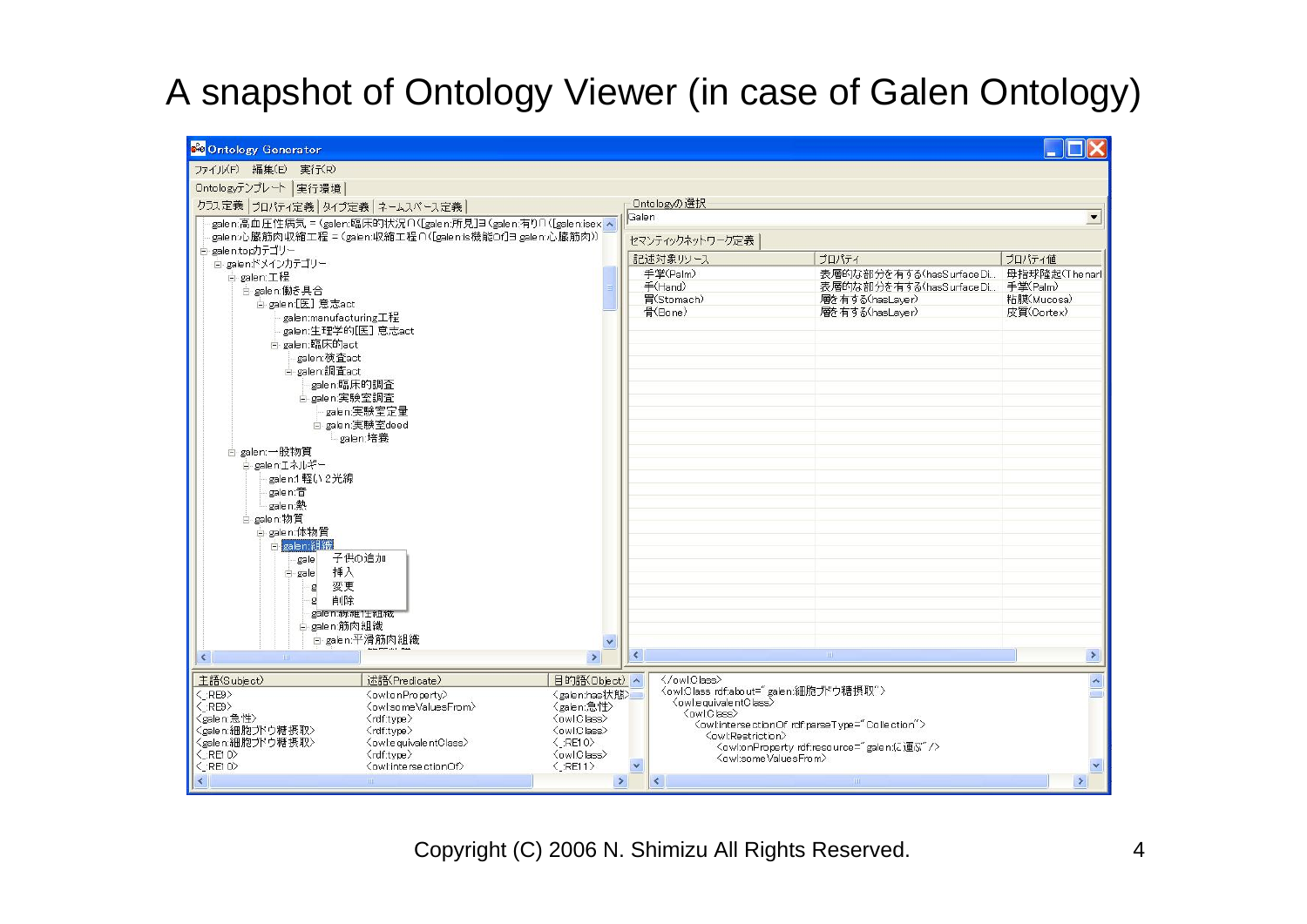#### OWL vocabularies and logical symbols of the Semantic Web Engine (S symbol)

**How to grasp and to create a complicated owl description is a big issue.**

| <b>OWL</b> vocabularies | meaning                | Logical symbols                       |  |
|-------------------------|------------------------|---------------------------------------|--|
| owl:unionOf             | union                  | U                                     |  |
| owl:intersectionOf      | intersection           | $\cap$                                |  |
| owl:complementOf        | compliment             | ᆨ                                     |  |
| owl:cardinality         | number                 | =                                     |  |
| owl:minCardinality      | minimum                | $\geq$                                |  |
| owl:maxCardinality      | maximum                | $\leqq$                               |  |
| owl:allValuesFrom       | universal quantifier   | $\forall$                             |  |
| owl:someValuesFrom      | existential quantifier | Ε                                     |  |
| rdfs:subClassOf         | Sub class of           | $\in$                                 |  |
| owl:equivalentClass     | equivalent             | $=$                                   |  |
| owl:hasValue            | value                  | $\equiv$                              |  |
| owl:Restriction         | Property restriction   | [Property name] symbol Property value |  |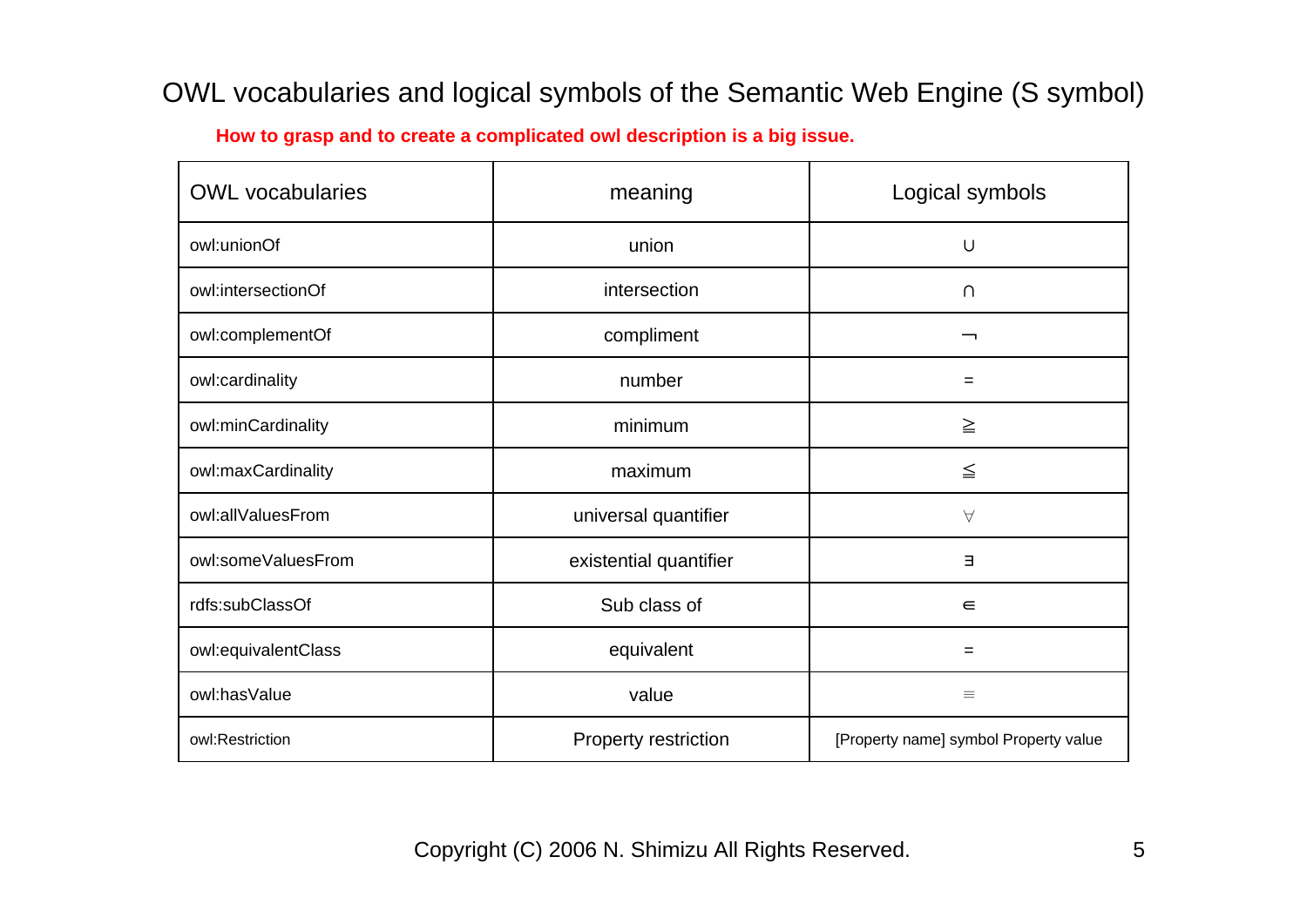#### OWL vocabularies and logical symbols of the Semantic Web Engine (S symbol)

| <b>OWL</b> vocabularies | meaning      | Logical symbols                            |
|-------------------------|--------------|--------------------------------------------|
| owl:disjointWith        | disjoint     | $\vee$                                     |
| owl:distinctMembers     | All deferent | $\neq$                                     |
| owl:oneOf               | One of       | $(\ldots  \ldots  \ldots  \ldots  \ldots)$ |
|                         |              |                                            |
|                         |              |                                            |
|                         |              |                                            |
|                         |              |                                            |
|                         |              |                                            |
|                         |              |                                            |
|                         |              |                                            |
|                         |              |                                            |
|                         |              |                                            |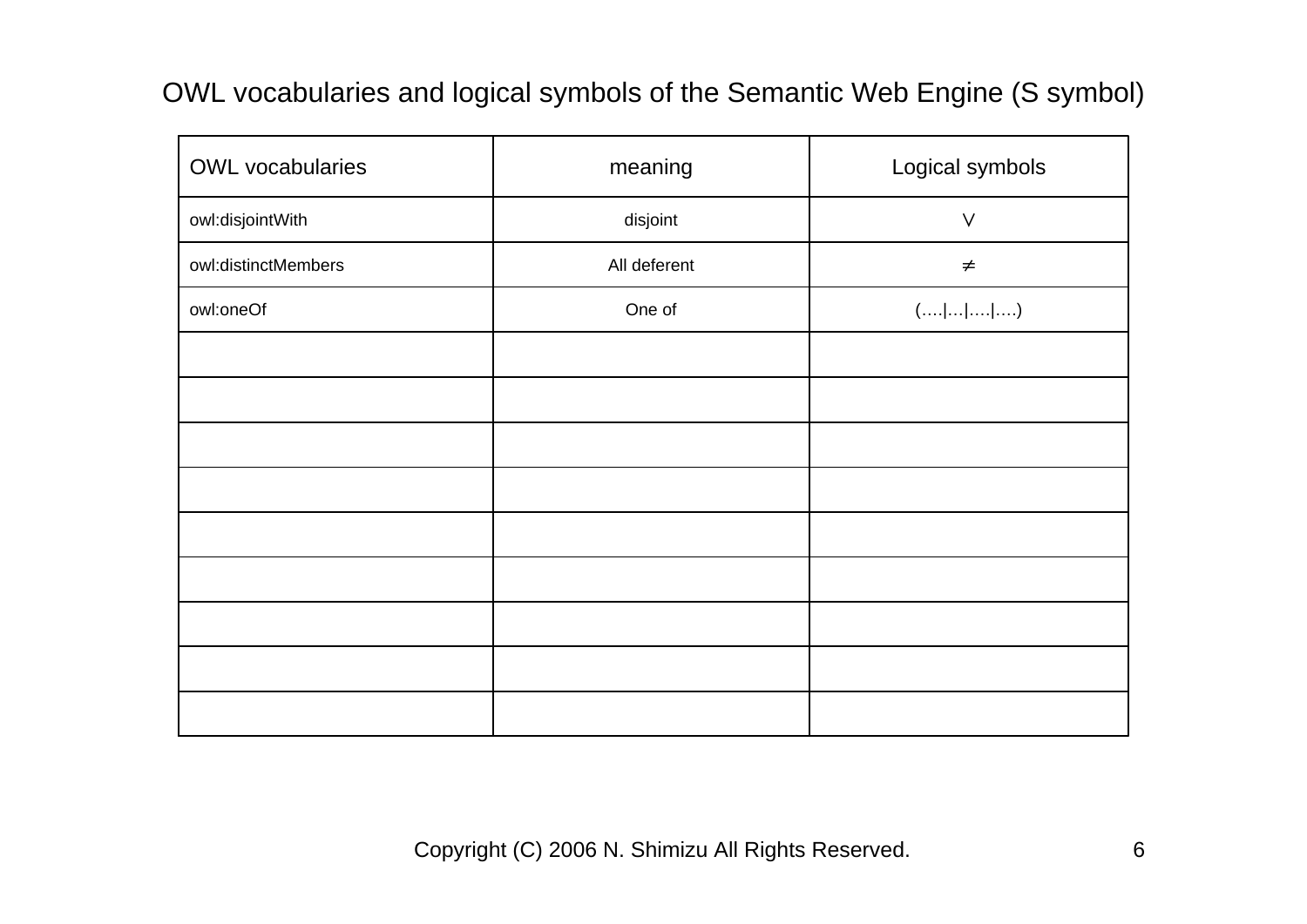## Logical formula and OWL description